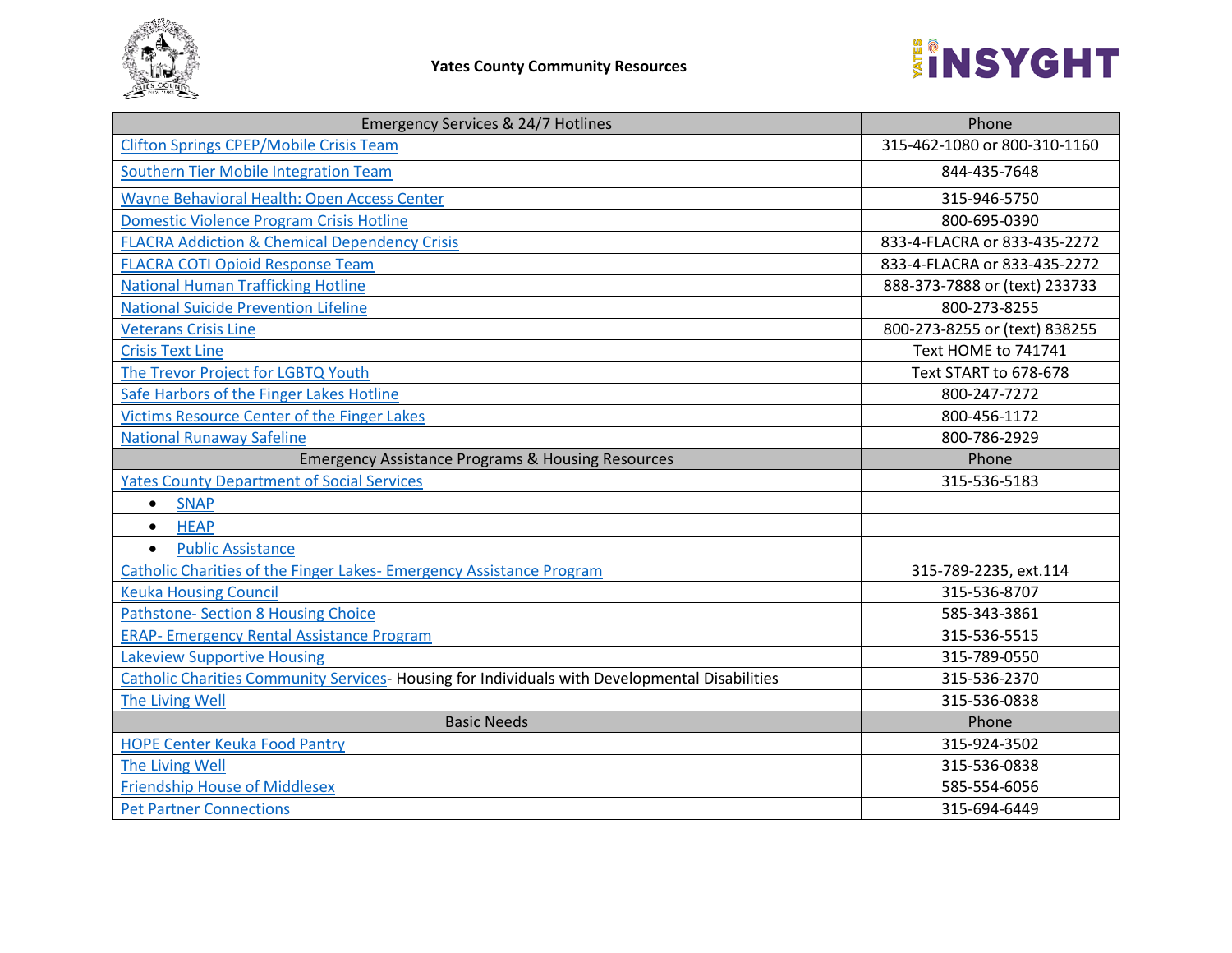

| <b>Outpatient Mental Health Treatment Centers</b>                  | Phone        |
|--------------------------------------------------------------------|--------------|
| John D. Kelly Behavioral Health                                    | 315-531-2400 |
| <b>FLACRA</b>                                                      | 315-536-7751 |
| <b>Finger Lakes Community Health</b>                               | 315-536-2752 |
| Family Counseling Services of the Finger Lakes                     | 315-789-2613 |
| <b>Mosaic Health- Rushville</b>                                    | 585-554-4400 |
| <b>Other Counseling &amp; Family Services</b>                      | Phone        |
| Keuka Counseling- A Healing Journey                                | 315-536-0349 |
| Wise Tree Therapy- Melissa Cantiello, LCSW                         | 646-783-8179 |
| Joseph Peters-LCSW                                                 | 315-536-9976 |
| Edith Mann-LCSW                                                    | 315-536-7329 |
| Carol Coles-LCSW                                                   | 315-531-4050 |
| Tanya Nesbit Baker- LPN, LMSW                                      | 315-719-9936 |
| Sherri Borglum- MA, LCAT, ATR-BC, CASAC, CHT                       | 716-989-5652 |
| Patricia Hetrick-CSW                                               | 315-531-3004 |
| Janet Lewis, MD- Psychiatrist                                      | 315-536-6050 |
| Deborah L. Casson- PMHNP, CNS-BC, MS                               | 585-789-0221 |
| G.A.T.E./ Gaining Awareness through Education                      | 315-789-1709 |
| <b>Substance Abuse Treatment Centers &amp; Services</b>            | Phone        |
| <b>Finger Lakes Area Counseling &amp; Recovery Agency (FLACRA)</b> | 315-536-7751 |
| Rochester Regional Health- Chemical Dependency Services            | 585-723-7366 |
| Wayne Behavioral Health: Open Access Center                        | 315-946-5750 |
| <b>Yates County Drug Treatment Court</b>                           | 315-536-5548 |
| Council on Alcoholism & Addiction Services of the Finger Lakes     | 315-536-2435 |
| Huther Doyle- Addiction Recovery Services                          | 585-325-5100 |
| Care Management & Service Providers                                | Phone        |
| <b>HHUNY- Referral &amp; List of Providers</b>                     | 855-613-7659 |
| <b>CHHUNY- Referral &amp; List of Providers</b>                    | 855-209-1142 |
| Access to Community Support Programs and Services                  | Phone        |
| <b>Children and Youth SPOA</b>                                     | 315-536-5116 |
| <b>Adult SPOA</b>                                                  | 315-694-7444 |
|                                                                    |              |
|                                                                    |              |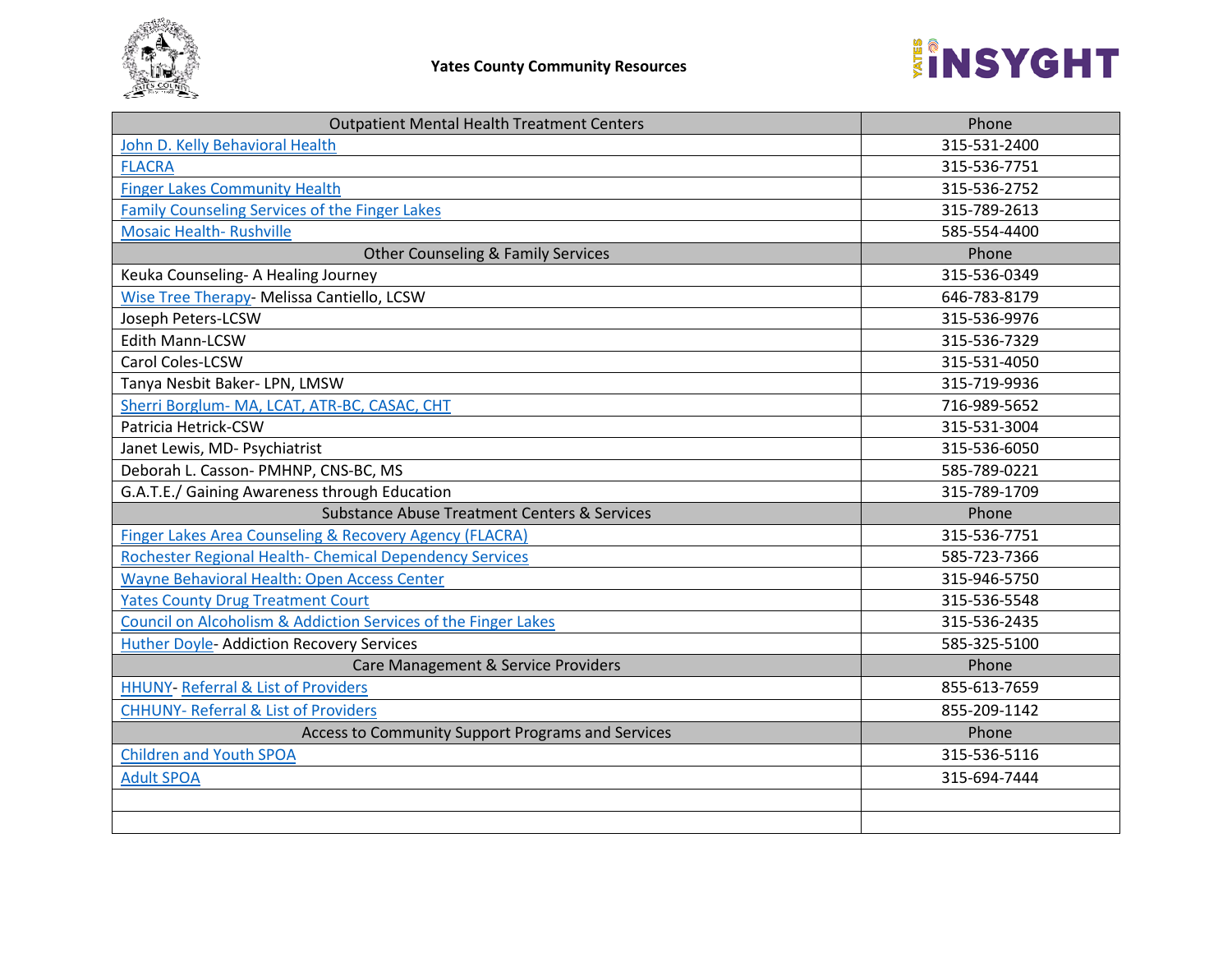

| <b>Health Insurance</b>                                                                                                  | Phone                  |
|--------------------------------------------------------------------------------------------------------------------------|------------------------|
| New York State of Health- Marketplace                                                                                    | 855-355-5777           |
| <b>Finger Lakes Community Health- Navigators</b>                                                                         | 315-399-7386           |
| <b>Support Groups &amp; Peer Programs</b>                                                                                | Phone                  |
| <b>Aspire Hope</b>                                                                                                       | 607-776-2164           |
| Support Together for the Emotional & Mental Sobriety & Serenity (STEMSS) Mondays @ 12pm                                  | 315-789-0550 ext. 2177 |
| <b>Alcoholics Anonymous</b>                                                                                              | 315-789-5955           |
| Al-Anon Support Group Tuesdays, 7pm @ St. Paul's Lutheran Church                                                         | 315-536-8165           |
| Journey Through Life Grief and Loss Support Group 2 <sup>nd</sup> & 4 <sup>th</sup> Tuesdays @ 7pm, Canandaigua Recovery | 833-435-2272           |
| Bereavement Support Group 1st & 3rd Wednesdays, 6:30 pm @The Living Well                                                 | 315-536-0838           |
| New Hope Cancer Support Group 1st & 3rd Thursdays, 6pm @ The Living Well                                                 | 315-536-0838           |
| Paul's Place-drop-in respite program for Early Stage Alzheimer's and Dementia patients                                   | 315-536-0838           |
| Memory Café-4 <sup>th</sup> Saturday of the month, 10 am @ Branchport UMC                                                | 315-536-0838           |
| <b>Employment/Education Services</b>                                                                                     | Phone                  |
| <b>Workforce Development</b>                                                                                             | 315-536-5140           |
| <b>Literacy Volunteers Ontario/Yates</b>                                                                                 | 315-536-6799           |
| <b>NYS Department of Labor</b>                                                                                           | 315-789-1771           |
| <b>ACCES-VR- Adult Career and Continuing Education Services- Assisting Individuals with Disabilities</b>                 | 315-789-0191           |
| Legal Assistance                                                                                                         | Phone                  |
| Legal Assistance of Western NY-LawNY                                                                                     | 866-781-5235           |
| <b>Center for Dispute Settlement</b>                                                                                     | 315-531-3409           |
| <b>Yates County Probation</b>                                                                                            | 315-536-5155           |
| <b>Yates County PINS Diversion</b>                                                                                       | 315-536-5183           |
| <b>Support Collections Unit</b>                                                                                          | 888-208-4485           |
| <b>Veteran Services</b>                                                                                                  | Phone                  |
| <b>Yates County Veterans Service Agency</b>                                                                              | 315-536-5196           |
| Johnson-Costello American Legion Post 355                                                                                | 315-536-8222           |
| Canandaigua VA Medical Center                                                                                            | 585-394-2000           |
| <b>Bath VA Medical Center</b>                                                                                            | 607-664-4000           |
| <b>Community Programs</b>                                                                                                | Phone                  |
| <b>Cornell Cooperative Extension</b>                                                                                     | 315-536-5123           |
| <b>Big Brothers, Big Sisters</b>                                                                                         | 585-442-2250           |